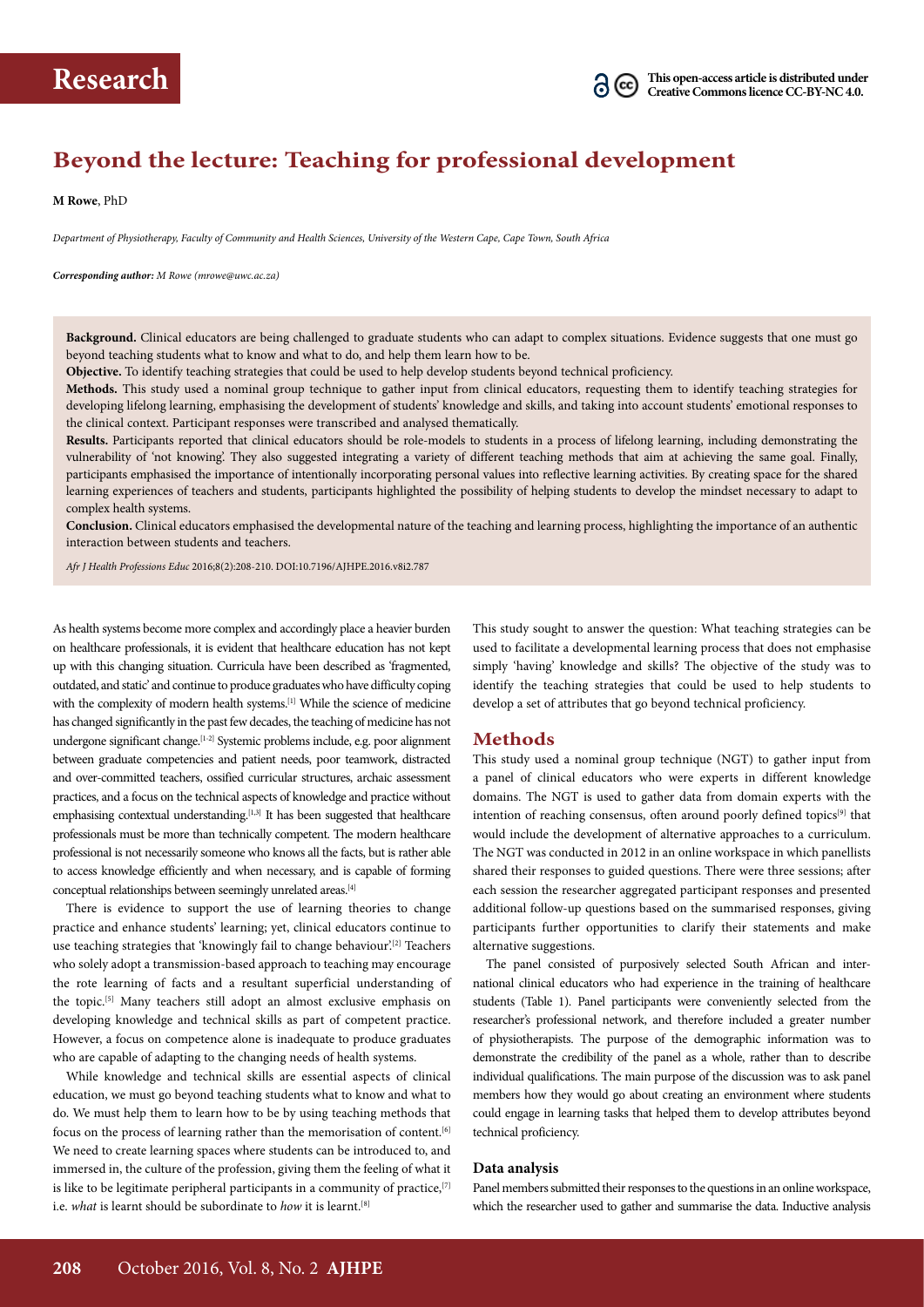# **Research**

**Table 1. Demographic information of panel members**

| Demographic information*                                                                                        | Panel, $n=21$           |
|-----------------------------------------------------------------------------------------------------------------|-------------------------|
| Occupation                                                                                                      |                         |
| Professor                                                                                                       | 3                       |
| Lecturer                                                                                                        | $\overline{4}$          |
| Clinician                                                                                                       | 3                       |
| Other                                                                                                           | 11                      |
| Profession                                                                                                      |                         |
| Physiotherapist                                                                                                 | 8                       |
| Physician                                                                                                       | 3                       |
| Other                                                                                                           | $\overline{2}$          |
| Experience, years                                                                                               |                         |
| Range                                                                                                           | $4 - 25$                |
| Average                                                                                                         | 14                      |
| Highest degree obtained                                                                                         |                         |
| <b>BSc</b>                                                                                                      | $\overline{4}$          |
| <b>MSc</b>                                                                                                      | $\overline{\mathbf{3}}$ |
| PhD                                                                                                             | $\overline{4}$          |
| MMed                                                                                                            | $\mathbf{1}$            |
| Additional qualifications                                                                                       |                         |
| Educational                                                                                                     | $\overline{4}$          |
| Clinical                                                                                                        | 11                      |
| Other                                                                                                           | $\mathbf{1}$            |
| *Not all participants completed every section of the demographic<br>survey; hence, the totals are inconsistent. |                         |

was used to determine themes emerging from the data, rather than using predetermined themes.[10] Words and phrases were highlighted as being similar or belonging to the same categories, which were then used to determine the themes. Participant responses were analysed thematically until saturation was reached.<sup>[11]</sup> These emergent themes were then summarised and re-presented to panel members for clarification and further comment.

Trustworthiness of the analysis was established using a framework for qualitative research that identified the following criteria against which to judge the work: credibility, transferability and dependability.<sup>[10]</sup> The analysis, emergent themes and subsequent surveys were cross-checked by two other researchers, who provided critical input on the results and analysis. The results in this article are presented as quotes from the original participant responses, providing evidence for the themes that arose. These, together with the critical review of two independent researchers, serve to establish both the credibility and dependability of the claims made in the article. The transferability of the claims is limited, considering the specific context in which this study took place.

#### **Ethical considerations**

This study received ethical clearance from the Institutional Ethics Committee (project registration no. 09/8/16). Prior to participating in the study, invited panel members received an information sheet and were asked to state their consent to participate. Panellists were informed that their participation was voluntary and that non-participation would not affect them negatively. They could withdraw from the study at any stage and have their responses removed. All responses to the questions were anonymous so as to limit the possibility that comments made by panellists with more experience would be referred to.

### **Results**

The results of the discussions are presented below according to the questions that informed the discussion. Panellists were asked what teaching strategies they would use to facilitate professional development and lifelong learning among their students, how best to develop the students' knowledge and skills, and how to support students' values and emotional responses to the clinical environment. The themes that emerged during the discussion included the following: teachers should model their own approach to continuous learning to students; they should use teaching strategies that are both varied and integrated; and they should include the roles of personal values and emotions in reflective learning activities.

#### **Demonstrate continuous personal learning**

Panel members were asked how they would facilitate a learning process among students that emphasised continuing professional development and lifelong learning, rather than focusing on only the technical aspects of competent practice. Participant responses are presented below and clearly demonstrate an emphasis on educators' openness to continuous professional development, as well as modelling their approach to students:

'I encourage [students] to read widely and challenge themselves and others by always asking "why"? I refer to the development of staff in the department, and my own professional and personal development. Informing students when I learn something new, when I learn from them, and from patients.'

'I mention that I cannot teach them anything, but can only invite them to learn and that the only person who I can guarantee will learn from our [short] time together is myself.'

'Role-modelling is the way that makes the biggest impact. As often as possible during routine clinical activities I make a point of referring to my own need for learning and development when addressing the students. I often look things up in a book on the ward round to illustrate the need for ongoing learning and the fact that even at a senior clinical level the need for learning is ongoing.' 'We are not scared to admit that we do not know all the answers, even to clinical questions and use the same resources we provide for the students to look up the answers. Use humour in the learning and teaching room.'

#### **Integrate a variety of methods**

In addition to the development of an approach to lifelong learning, it was clear that having a set of basic knowledge and technical skills were important components of competent practice. These were identified by panellists, and included communication and technical skills, applying knowledge to practice, clinical reasoning, and critical thinking. The teaching strategies they suggested to determine how these aspects of professional practice could be developed are presented below. It is clear that participants recommend the integration of different teaching approaches during the same session:

'Integrating short role-play to teach communication skills (especially how to deal with the emotional content of patient interaction), immediately followed by bedside interview, and then reflection individually and in a safe small group. This followed by a compulsory formative assignment with a reflective component. Students comment that the role-play leads into the authentic clinical consultation very well.'

'Teaching strategies would include: clinical demonstrations on models and patients as well as return demonstrations, working with students through the following steps: observer, assistant, active performer with assistance, and finally active performer with minimal assistance but under supervision.'

'Theory of the meaning of the practical technique of technical skill, and evidence for it. Demonstrate the technique and then let them practice while I correct and explain again what the techniques aim to do. In revision *they* demonstrate a practical technique and the class critique.'

### **Incorporate values and emotions into reflective learning activities**

Panel members discussed the role that personal, affective components of learning can play in the students' development and professional practice. They were asked how they could support students' values and emotional responses